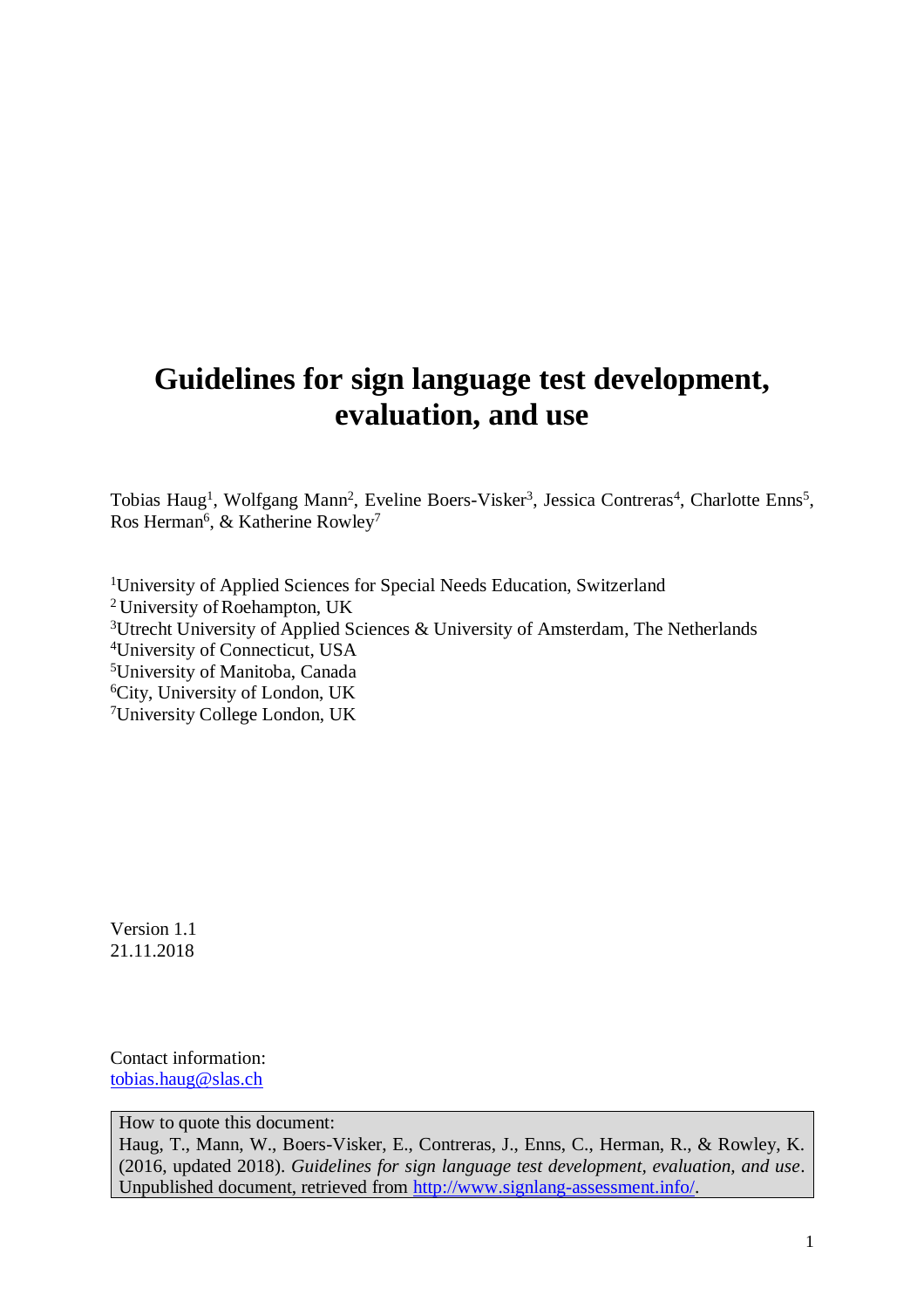# **Table of content**

The guidelines are divided into the following sections: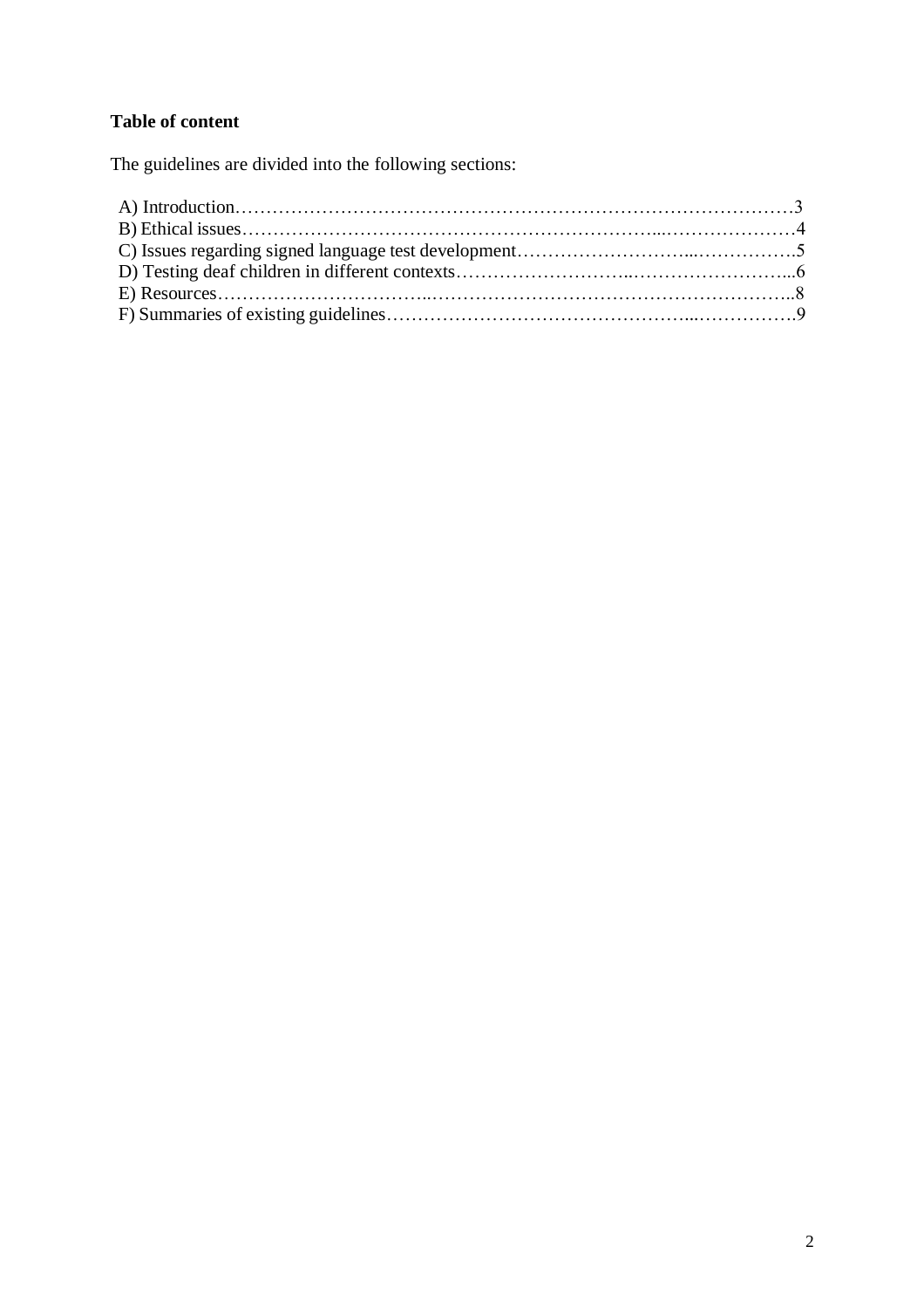## **A) Introduction**

#### **Background of the guidelines**

The following guidelines are the result of the Swiss National Science Foundation (SNSF) funded International Exploratory Workshop [Methodological Challenges and Technical](http://p3.snf.ch/project-157949)  [Innovations in Signed Language Assessment](http://p3.snf.ch/project-157949) in Zurich, September 2015. These guidelines were generated from discussions between all workshop participants and compiled by the authors. Additional information is based on following, existing publications:

- Assessment Guidelines for Sign Language Interpreting Programmes
- [Different guidelines of the International Test Commission](http://www.intestcom.org/page/5)
- [Sign Language Linguistics Society's](http://slls.eu/slls-ethics-statement/) (SLLS) Ethics Statement for Sign Language [Research](http://slls.eu/slls-ethics-statement/)

The workshop participants emphasized the importance to have these guidelines translated into International Sign. Due to budget constraints, it was not possible to provide such a translation, but this remains something we aim for in the future.

## **Who are these guidelines for?**

The guidelines target Deaf and hearing researchers, test developers, test administrators, sign language teachers/instructors, and (if applicable) raters of sign language tests. When we use the term "sign language tests" we refer both to tests that assess adult learners of a sign language as a first or second/foreign language and/or tests that assess children with sign language as their first language. Even though most available sign language tests target children, the guidelines are equally applicable for professionals with an interest in sign language testing and assessment of adult learners of a sign language as a first or second/foreign language, for example, in sign language interpreter training programs.

#### **How to use the guidelines?**

The following guidelines address issues related specifically to sign language tests and testing of children since most of the existing guidelines focus on tests for adult learners. Links are provided to existing guidelines for test development, such as from the International Testing Commission (ITC), or the European Association of Language Testing and Assessment (EALTA), which include more general, construct-independent issues on (language) tests to provide additional/in-depth information. The guidelines stated here serve as a point of reference to develop, evaluate, and use tests, both for children or adult learners of a sign language. To investigate specific topics more in-depth, we recommend using existing guidelines (see *Additional resources and guidelines for (language) test development*) or refer to publications on sign language test development and adaptation (see *Selected references*).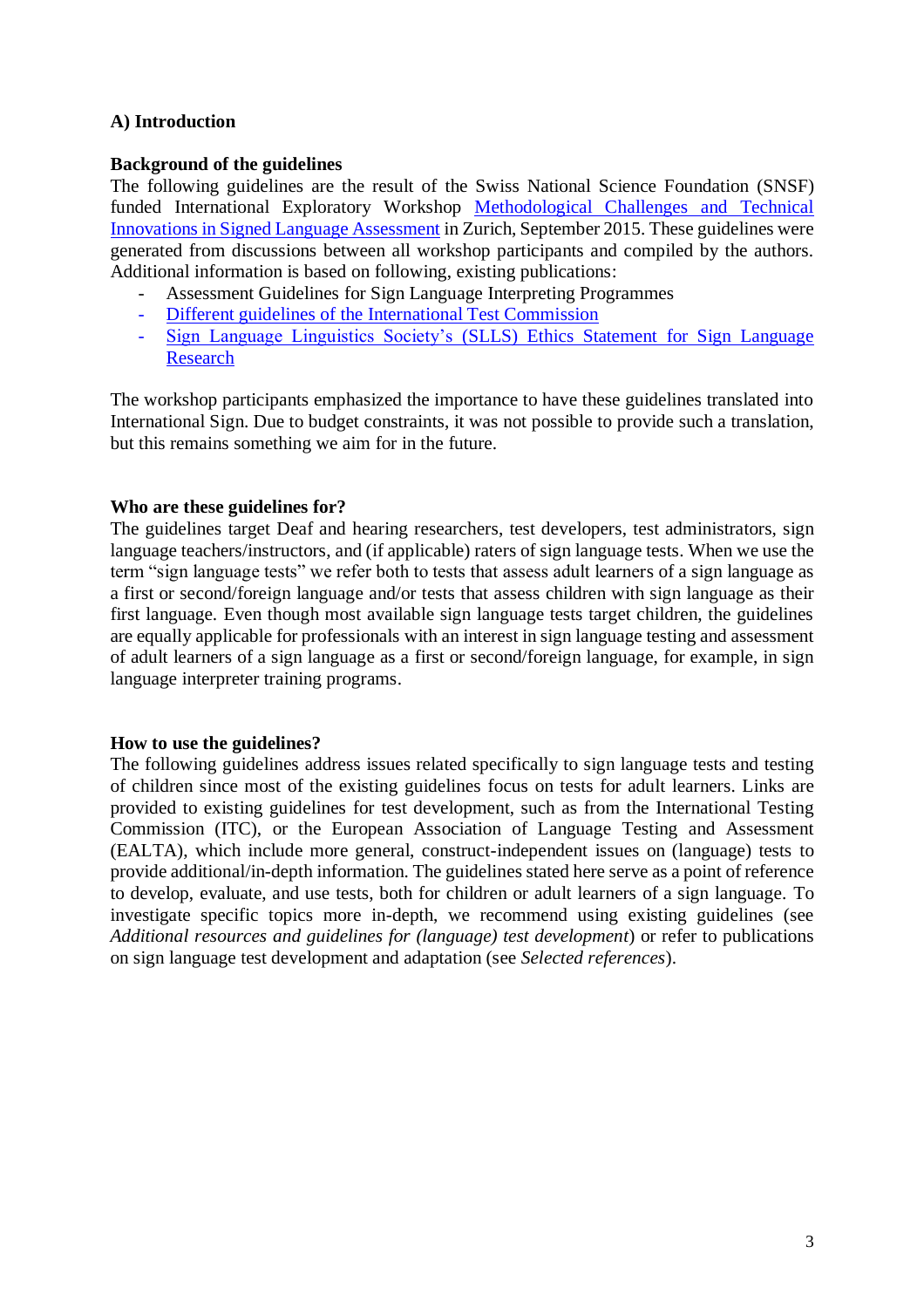## **B) Ethical issues in testing and working with Deaf communities**

- 1. Ensure test administrators are qualified to use sign language tests, e.g., level of sign proficiency, adequate training in sign language assessment and interpretation of test results, etc.
- 2. Set and maintain high personal standards of competence in delivery of sign language assessments and interpretation of test results.
- 3. Keep up to date about relevant changes and advances relating to test use and development. These may include changes in legislation and policy, which may impact on tests and test use, and the importance of updating test norms.
- 4. Make sure that test materials (e.g., test instructions, items) and test data are kept securely at all times with limited access.
- 5. Respect copyright law and agreements that exist with respect to a test, including any prohibitions on the copying or transmission of materials in electronic or other forms to other people, whether qualified or otherwise.
- 6. Refrain from coaching individuals on actual test materials or other practice materials that might unfairly influence their test performance.
- 7. Treat test results confidentially and securely in the case of online delivered tests.
- 8. Make sure to obtain parental consent when testing children, and assent from children prior to testing. As part of the consent procedure, specify who will have access to results and define levels of confidentiality to individuals and their families before test administration.
- 9. Obtain any relevant consent prior to releasing test results to others.
- 10. Remove names and other personal identifiers from databases of results that are archived, for research use, development of norms or other statistical purposes.
- 11. Produce a reasoned justification for the use of tests.
- 12. Establish that the knowledge, skills, abilities, aptitudes or other characteristics, which the tests are intended to measure, are correlates of relevant behaviors in the context about which inferences are to be drawn.
- 13. Determine that the test's technical and user documentation provides sufficient information to enable evaluation of the following:
	- a. Coverage and representativeness of test content, representative norm groups, difficulty level of content, etc.
	- b. Accuracy of measurement and reliability demonstrated with respect to relevant populations.
	- c. Validity (demonstrated with respect to relevant populations) and relevance for the required use.
	- d. Freedom from systematic bias in relation to the intended test taker groups.
	- e. Practicality, including time required, costs, and resource needs.
	- f. Avoid judging a test solely on the basis of face value, test-user testimonials, or advice from those with a vested commercial interest.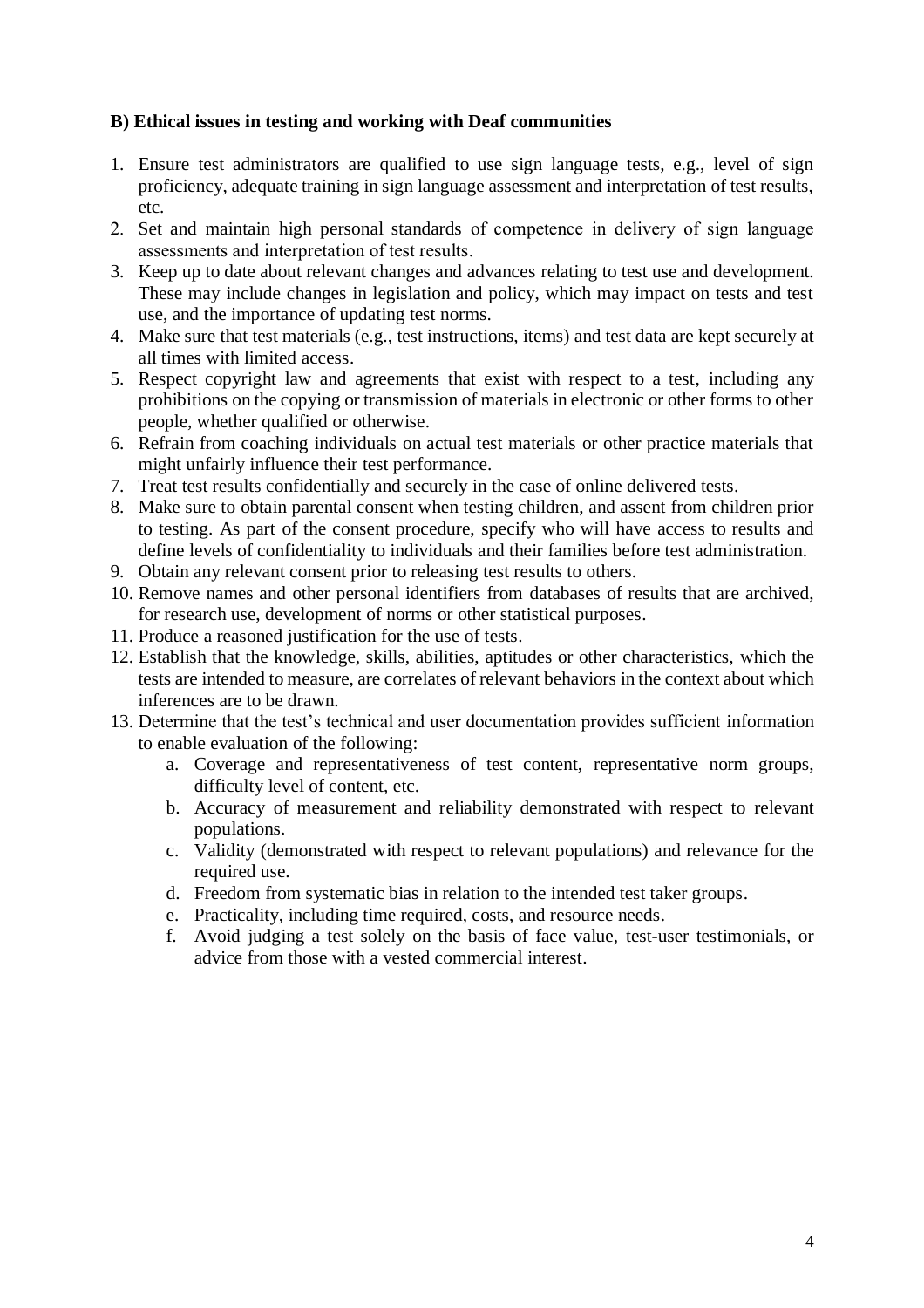# **C) Issues regarding sign language test development**

In this section we address issues that are considered as important with particular regard to sign language tests.

## **1. Specific aspects for sign language test development**

- 1. Involve native signers at each stage of the process (from development to dissemination). These should ideally include Deaf native signers with academic training or other relevant training or experience. This is motivated by the fact that for some sign languages, limited research is available. Therefore, input is required from native signers to ensure that test items appropriately reflect the structure of the particular sign language.
- 2. Involve Deaf/hearing people with different areas of expertise, such as linguists, psychologists, high-level interpreters, media design experts, computer programmers (for Web-/mobile-assisted sign language testing).
- 3. Make sure that all materials are age appropriate for the test-takers and are also visually clear and accessible to the target population, avoid high memory load, do not require written responses, etc.
- 4. Assure that the choice of elicitation techniques, item formats, test conventions, and procedures are readily accessible to all intended populations (e.g., children, adults).
- 5. Ascertain that item content and stimulus materials are familiar to all intended populations (e.g., images that are suitable for children might not be appropriate to be used with adults).
- 6. The language used in the directions and items themselves as well as in the handbook/manual should be appropriate for all cultural and language populations for whom the test or instrument is intended.
- 7. In case of a test adaptation, test developers/publishers should ensure that the adaptation process takes full account of linguistic and cultural differences among the populations for whom adapted versions of the test or instrument are intended. (See also *Selected references* for more information regarding sign language test adaptation.)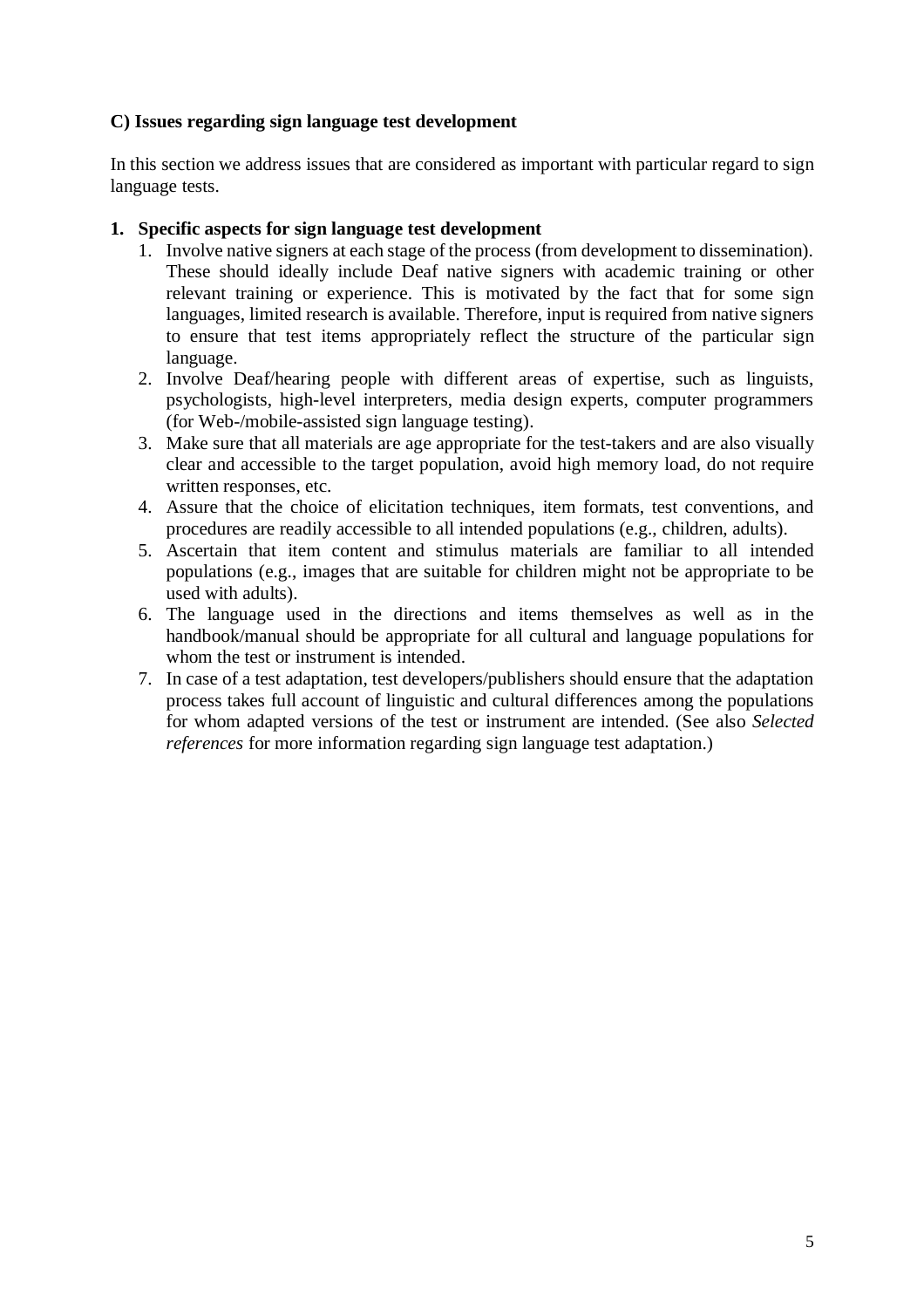# **D) Testing Deaf children in different contexts**

# **1. General issues testing Deaf children**

- 1. When carrying out assessments, it is important to use different approaches to obtain as much information as possible about the child's language skills. This can be achieved using a range of methods:
	- a. Include both receptive and productive instruments to assess sign language.
	- b. Include different instruments whenever possible that focus on different aspects of sign languages, such as vocabulary, grammar, narrative skills.
	- c. Environment (carry out assessments in a range of settings, e.g., clinical, school and/or home settings). The child is likely to be most relaxed in a familiar setting and will most likely respond differently depending on the test environment.
	- d. It is important to realize that all testing will be "inauthentic", however we can try to achieve the closest to natural settings.
	- e. Try to use more than one sign language test, if available. Different tests may yield different results or test slightly different aspects of a child's language skills.
- 2. Appropriate standards for assessors:
	- a. High level of sign language skills, preferably fluent in the given sign language.
	- b. The ability to communicate flexibly to meet the needs of individual Deaf children (many Deaf children today have exposure to a sign language (e.g., BSL)/ sign systems (e.g., Signed English) skills) / sign accompanying spoken language (e.g., Sign Supported English).
	- c. Experience in working with Deaf children.
	- d. People involved in the assessment process (teamwork): We stress the importance of Deaf and hearing teamwork when carrying out language assessments as each member of the team will have a different set of skills.
- 3. Aims of assessment:
	- a. The aims of the assessment need to be clear.
	- b. It is important that the assessment is actually testing what you want to test, e.g., vocabulary knowledge vs reading skills (validity).
- 4. Interaction:
	- a. It is vital to include live interaction with the child you are testing. Computerbased assessments are becoming more and more popular due to its efficiency but it does not always capture the child's ability to use language interactively.
- 5. General data protection:
	- a. Ensure that the data collected is secure and not identifiable.
	- b. Describe what happens to the data when the project ends or if the person responsible for the data leaves.
	- c. Follow data protection laws of your country and keep up-to-date with changes in law in your country.
	- d. Ensure that appropriate ethical approval is obtained before collecting and storing personal data.
	- e. Ensure that individuals and/or their parent/guardian consents to collected data about them being stored and to any specific use being made of their personal data including test scores.
- 6. Responsibility: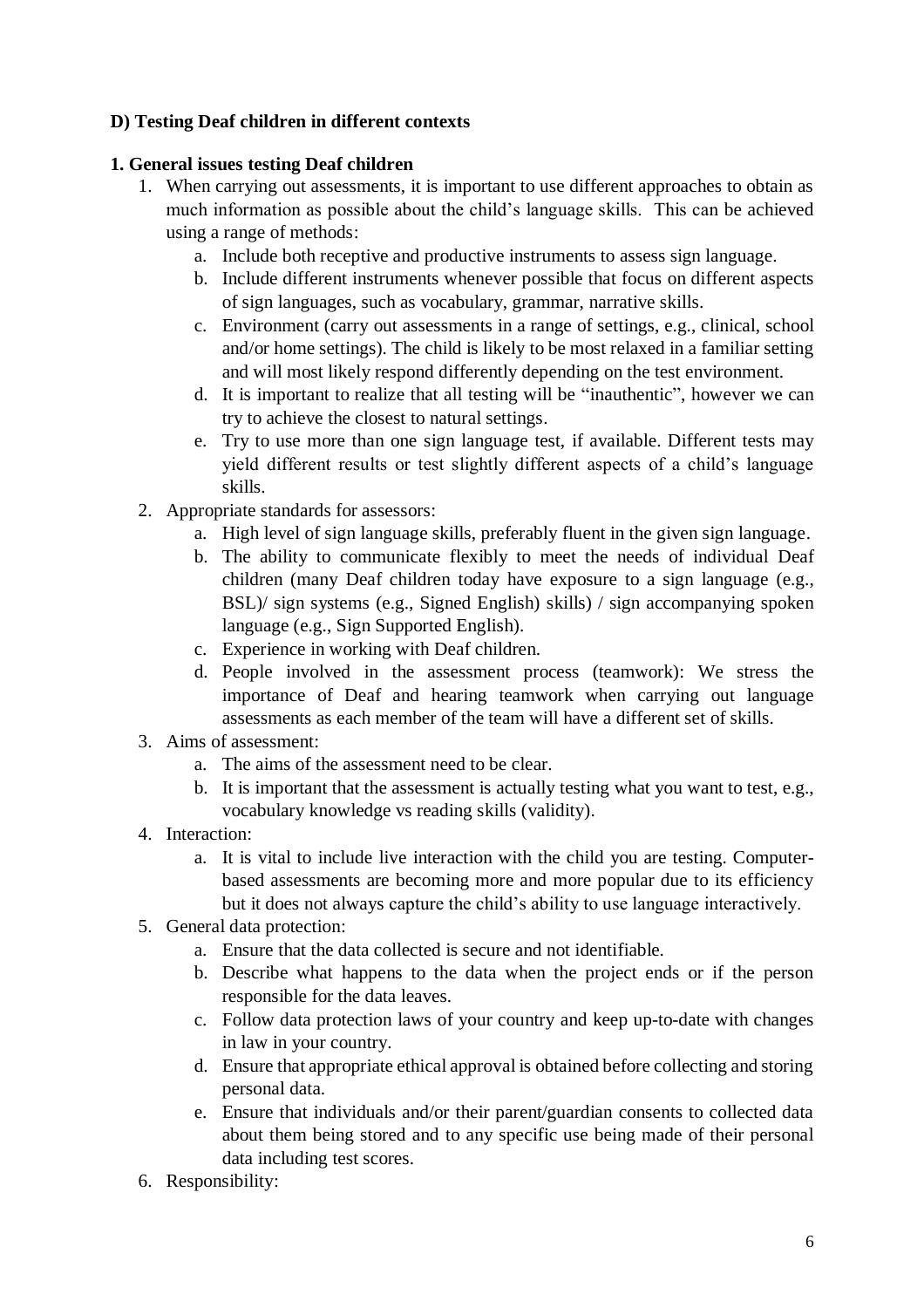a. The people who carry out sign language assessments are usually the first people to get a good understanding of the child being assessed. Assessors have a responsibility to ensure the outcomes of assessments are comprehensible and can be shared with the people who work with the child on a daily basis.

# **2.1 Clinical application**

- 1. Follow recommendations outlined in general guidelines.
- 2. Collection of data:
	- a. Create a profile of the child from several data sources.
	- b. Use different data sources (previous reports about the child, video recordings of the child, results of previous assessments).
- 3. Use checklists/questionnaires to collect relevant background information about the child, e.g., preferred language, language experience/exposure, education, family information, medical history, etc.
- 4. Determine the "age appropriate" language level of the child: This can only be measured reliably when age norms are available for the respective sign language. Due to heterogeneity regarding the age of exposure, quality, and frequency of linguistic input that deaf children receive, it can be hard to determine what "age appropriate" means. Deaf children in hearing families comprise the majority of the deaf population and often acquire a sign language later in life. However, this should not be taken as the benchmark for sign language acquisition, which should be based on children in deaf families.
- 5. Targets/recommendations: Based on the information obtained from the assessment, a set of targets and recommendations should be identified for the child if the child is underperforming for their age.

# **2.3 Education (schools)**

- 1. Learning outcomes: There should be several learning outcomes from assessing the child.
- 2. Schools may aim to assess both *academic achievement* and *language proficiency* (the two aren't necessarily the same). Assessing academic achievement covers curriculumrelated aspects, which may not be appropriate for all deaf children. Assessing language proficiency tests level of language fluency and it should be possible to see individual progress over time.
- 3. Portfolio or Language Passport**:**
	- a. It may be useful for schools to create a language portfolio for each child, which will include reports, observations, scores from assessments collected over time, and including language background.
	- b. Marking grid, it may be useful to create a scoring grid to assess language competency and fluency that can be used cross-linguistically (i.e. for sign and spoken languages?) and this should link up to learning outcomes.
- 4. Involvement of children in the assessments.
	- a. Older children can be involved in understanding the results of their assessments.
	- b. They can be involved in discussions about new targets for them to achieve and how they can achieve those new targets.
	- c. It would be excellent for them to see their own progress over time and reflect on their own language skills.

# **E) Resources**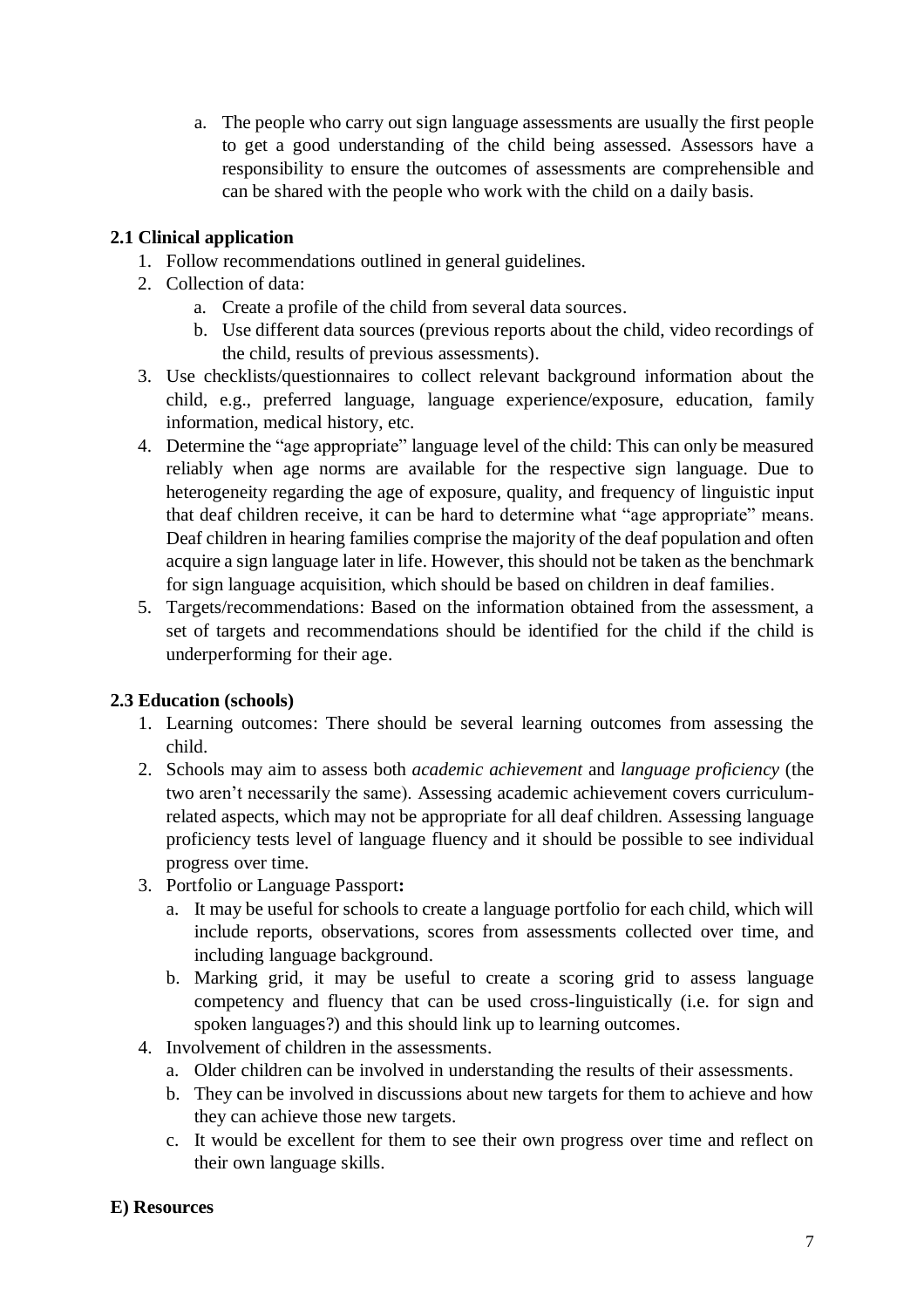#### **Sign language tests resources**

ProSign: Sign Languages for Professional Purposes (ECML project, 2012-15): [Resource site](http://www.ecml.at/ECML-Programme/Programme2012-2015/ProSign/Assessment/tabid/1766/Default.aspx)  [on the CEFR and sign languages, with some information on assessment](http://www.ecml.at/ECML-Programme/Programme2012-2015/ProSign/Assessment/tabid/1766/Default.aspx)

Overview of existing signed language tests: [www.signlang-assessment.info](http://www.signlang-assessment.info/)

Final report of the SNSF International Exploratory Workshop on ["Methodological challenges](https://www.researchgate.net/publication/292489964_Scientific_Report_of_the_SNSF-funded_International_Exploratory_Workshop_on_Methodological_Issues_and_Technical_Innovations_in_Signed_Language_Assessment)  [and technical innovations in signed language assessment"](https://www.researchgate.net/publication/292489964_Scientific_Report_of_the_SNSF-funded_International_Exploratory_Workshop_on_Methodological_Issues_and_Technical_Innovations_in_Signed_Language_Assessment)

#### **Additional resources and guidelines for (language) test development**

European Association for Language Testing and Assessment (EALTA): [EALTA Guidelines](http://www.ealta.eu.org/documents/archive/guidelines/English.pdf)  [for Good Practice in Language Testing and Assessment](http://www.ealta.eu.org/documents/archive/guidelines/English.pdf)

These guidelines are available in **35** different languages, which can be downloaded here: <http://www.ealta.eu.org/guidelines.htm>

Association of Language Testing and Assessment (ALTE): [Manual for Language Test](https://rm.coe.int/manual-for-language-test-development-and-examining-for-use-with-the-ce/1680667a2b)  [Development and Examination. For use with the CEFR](https://rm.coe.int/manual-for-language-test-development-and-examining-for-use-with-the-ce/1680667a2b)

International Language Testing Association (ILTA): [ILTA Guidelines for Practice](https://cdn.ymaws.com/www.iltaonline.com/resource/resmgr/docs/ilta_guidelines.pdf)

International Testing Commission (ITC): [Different guidelines on test development \(not](http://www.intestcom.org/page/5)  [specifically referring to language tests\)](http://www.intestcom.org/page/5)

#### **Selected references on sign language test development and adaptation and the assessment process**

- Haug, T. (2011). [Approaching sign language test construction: Adaptation of the German Sign](http://jdsde.oxfordjournals.org/content/16/3/343.full.pdf+html)  [language receptive skills test.](http://jdsde.oxfordjournals.org/content/16/3/343.full.pdf+html) *Journal of Deaf Studies and Deaf Education*, *16*(3), 343– 361. http://doi.org/10.1093/deafed/enq062
- Haug, T., & Mann, W. (2007). [Adapting tests of sign language assessment for other sign](http://jdsde.oxfordjournals.org/content/13/1/138.full.pdf+html)  languages - [A review of linguistic, cultural, and psychometric problems.](http://jdsde.oxfordjournals.org/content/13/1/138.full.pdf+html) *Journal of Deaf Studies and Deaf Education*, *13*(1), 138–147.<http://doi.org/10.1093/deafed/enm027>
- Herman, R. (2015). Language assessment in deaf learners. In H. Knoors & M. Marschark (Eds.), *Educating deaf learners: Creating a global evidence base* (pp. 197-212). New York, NY: Oxford University Press.
- Mann, W., & Haug, T. (2014). Mapping out guidelines for the development and use of sign [language assessment: Some critical issues, comments and suggestions.](https://www.researchgate.net/publication/272291982_Mapping_out_guidelines_for_the_development_and_use_of_sign_language_assessment_Some_critical_issues_comments_and_suggestions) In D. Quinto-Pozos (Ed.), *Multilingual aspects of signed language communication and disorders* (pp. 123–139). Bristol, UK: Multilingual Matters.

#### **References (used for this guidelines)**

Leeson, L., Calle Alberdi, L., & Bown, S. (2013). [Assessment guidelines for sign language](http://efsli.org/publications/shop/)  [interpreting training programmes.](http://efsli.org/publications/shop/) European Forum of Sign Language Interpreters.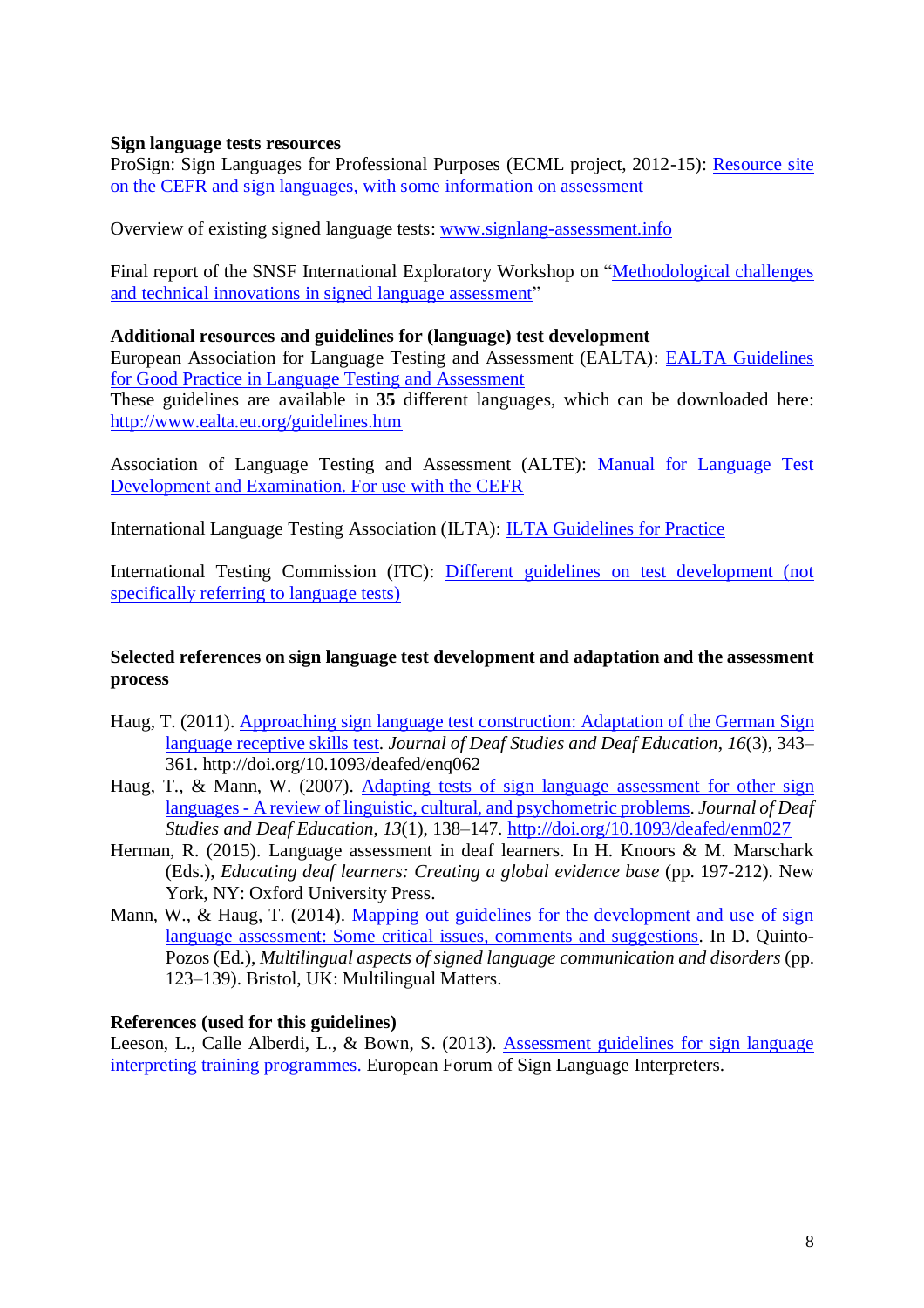# **F) Summary of existing guidelines**

# **1. Issues on test use (based on International Test Commission (2013), [ITC Guidelines for](http://www.intestcom.org/files/guideline_test_use.pdf)  [Test Use\)](http://www.intestcom.org/files/guideline_test_use.pdf)**

# **1.1 General and specific guidelines**

# Knowledge, understanding, and skill

Knowledge, understanding and skill underpin all test administrator competencies. The nature of their content and level of detail are likely to vary between countries, areas of application and as a function of the level of competence required to use a test. The Guidelines do not contain detailed descriptions of these. However, when applying the Guidelines for use in specific situations the relevant knowledge, skills, abilities and other personal characteristics will need to be specified. This specification is part of the process of contextualization, through which generic guidelines are developed into specific standards. The main areas descriptions of knowledge, understanding and skills need to cover include the following.

# Relevant declarative knowledge, including:

- 1. Knowledge of basic psychometric principles and procedures, and the technical requirements of tests (e.g., reliability, validity, standardization).
- 2. Knowledge of tests and measurement sufficient to inform the choice of tests and the interpretation of test results relevant to one's area of practice.

# Instrumental knowledge and skills, including:

- 1. Knowledge and skills relating to specific assessment procedures or instruments, including the use of computer-based assessment procedures.
- 2. Specialized knowledge of and practitioner skills associated with using those tests that are within one's repertoire of assessment tools.
- 3. Knowledge and understanding of the construct or constructs underlying test scores, where this is important if valid inferences are to be drawn from the test results.

# General personal task-related skills, including:

- 1. The performance of relevant activities such as test administration, reporting, and the provision of feedback to test takers and other stakeholders (e.g., parents when the test taker is a child).
- 2. Oral and written communication skills sufficient for the proper preparation of test takers, test administration, the reporting of test results, and for interaction with relevant others (e.g., parents, or organizational policy makers).
- 3. Interpersonal skills sufficient for the proper preparation of test takers, the administration of tests, and the provision of feedback of test results.

Task management skills, including:

- 1. Knowledge of codes of conduct and good practice relating to the use of tests, test data, the provision of feedback, the production and storage of reports, the storage of and responsibility for test materials and test data.
- 2. Knowledge of the social, cultural, and political context in which the test is being used, and the ways in which such factors might affect the results, their interpretation and the use to which they are put.

# **1.2 Issues in testing and analysis**

The competent test administrator will make all reasonable efforts to make necessary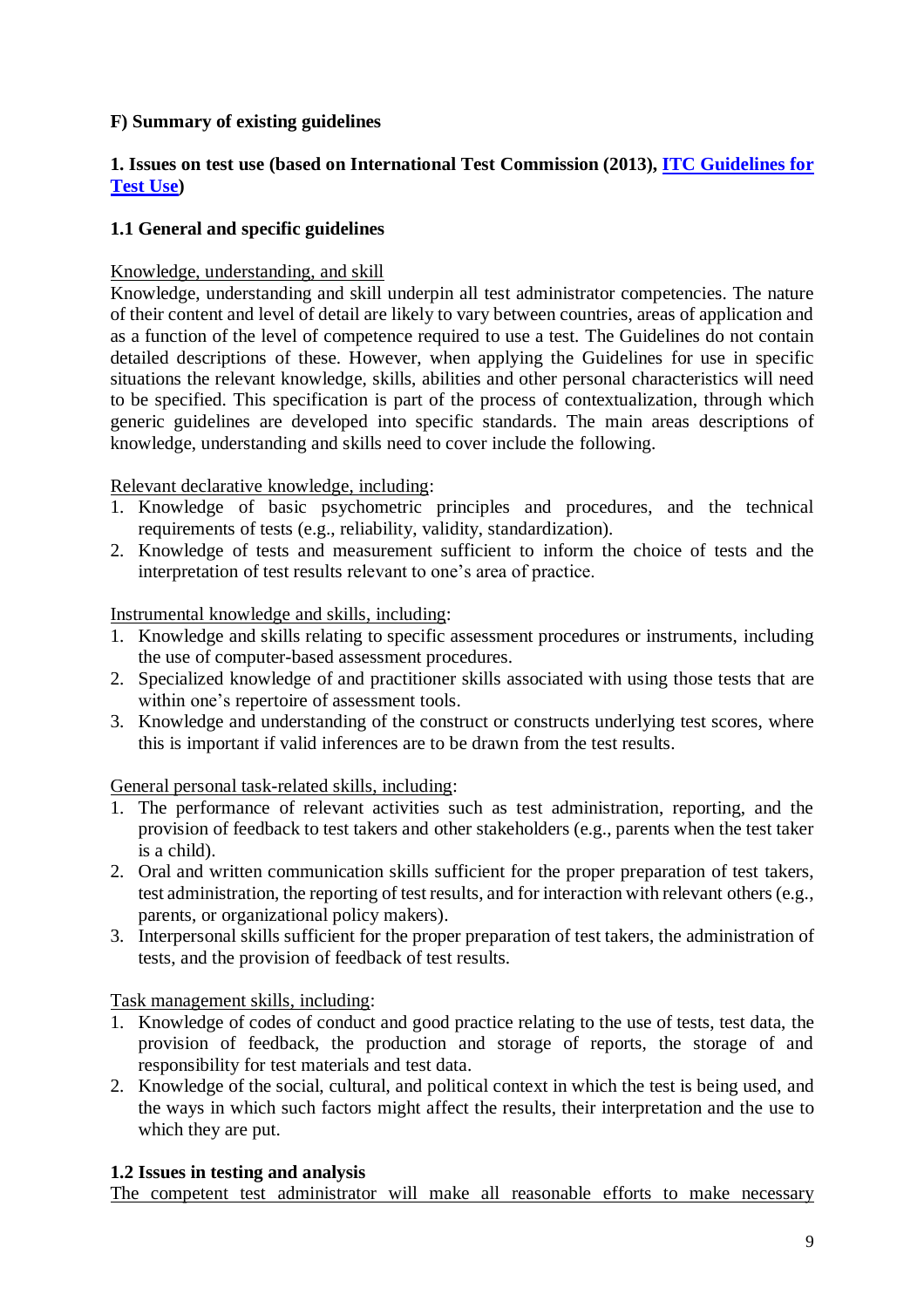preparations for the testing session which include:

- 1. Providing relevant parties in a timely manner with clear information concerning the purpose of testing and the procedures to be followed.
- 2. Advising test takers of the linguistic or dialectic groups for which the test is considered appropriate.
- 3. Explaining clearly to test takers their rights and responsibilities.
- 4. Obtaining consent of test takers or their legal guardians or representatives prior to testing.
- 5. Explaining in cases where testing is optional, the consequences of taking or not taking the test to relevant parties so that they can make an informed choice.

The competent test administrator will make the necessary practical arrangements by ensuring that:

- 1. Locations and facilities for testing have been arranged well in advance, and the physical environment is accessible, safe, quiet, free from distractions and appropriate for the purpose.
- 2. Staff who will be involved in the administration are familiar with administering the test and have the language skills required.
- 3. Appropriate arrangements have been made for the testing of people with additional needs, e.g., visually accessible stimuli, slower presentation rate of test items, support in place to assist with test takers who have additional needs.

Competent test administrators will administer the tests properly by:

- 1. Establishing rapport by welcoming test-takers and briefing them in a positive fashion.
- 2. Acting to reduce test-taker anxiety and avoid creating or reinforcing unnecessary anxiety, e.g. by not referring to a 'test' with a young child.
- 3. Ensuring test-takers have the materials they require for taking the test before it begins administering tests under appropriate supervised conditions.
- 4. Wherever possible, administering test instructions in the primary language of the test takers, even where the test content is designed to provide evidence of knowledge or skills in a nonprimary language.
- 5. Providing adequate time for examples to be completed and offering additional practice opportunities if needed.
- 6. Ensuring that anyone assisting the administration has had proper training.
- 7. Following the standardized procedures for test administration.

Competent test administrators will score and **analyze** test results accurately by:

- 1. Following carefully the standardized procedures for scoring.
- 2. Carrying out appropriate raw score conversions to other relevant types of scaled score.
- 3. Ensuring that invalid conclusions are not drawn from comparisons of scores with norms that are not relevant to the people being tested.

Competent test administrators will interpret results appropriately by:

- 1. Having a good professional understanding of the test's theoretical or conceptual basis, and guidance on the use and interpretation of the scale scores.
- 2. Having a good understanding of the scales used, the characteristics of the norm or comparison groups, and the limitations of the scores.
- 3. Using appropriate norm or comparison groups where available and interpreting results in the light of available information about the person being tested (including age, gender, schooling, culture, language experience/exposure, etc.) with due regard for the technical limitations of the test, and the assessment context.
- 4. Avoiding over-generalizing the results of one test to traits or human characteristics that are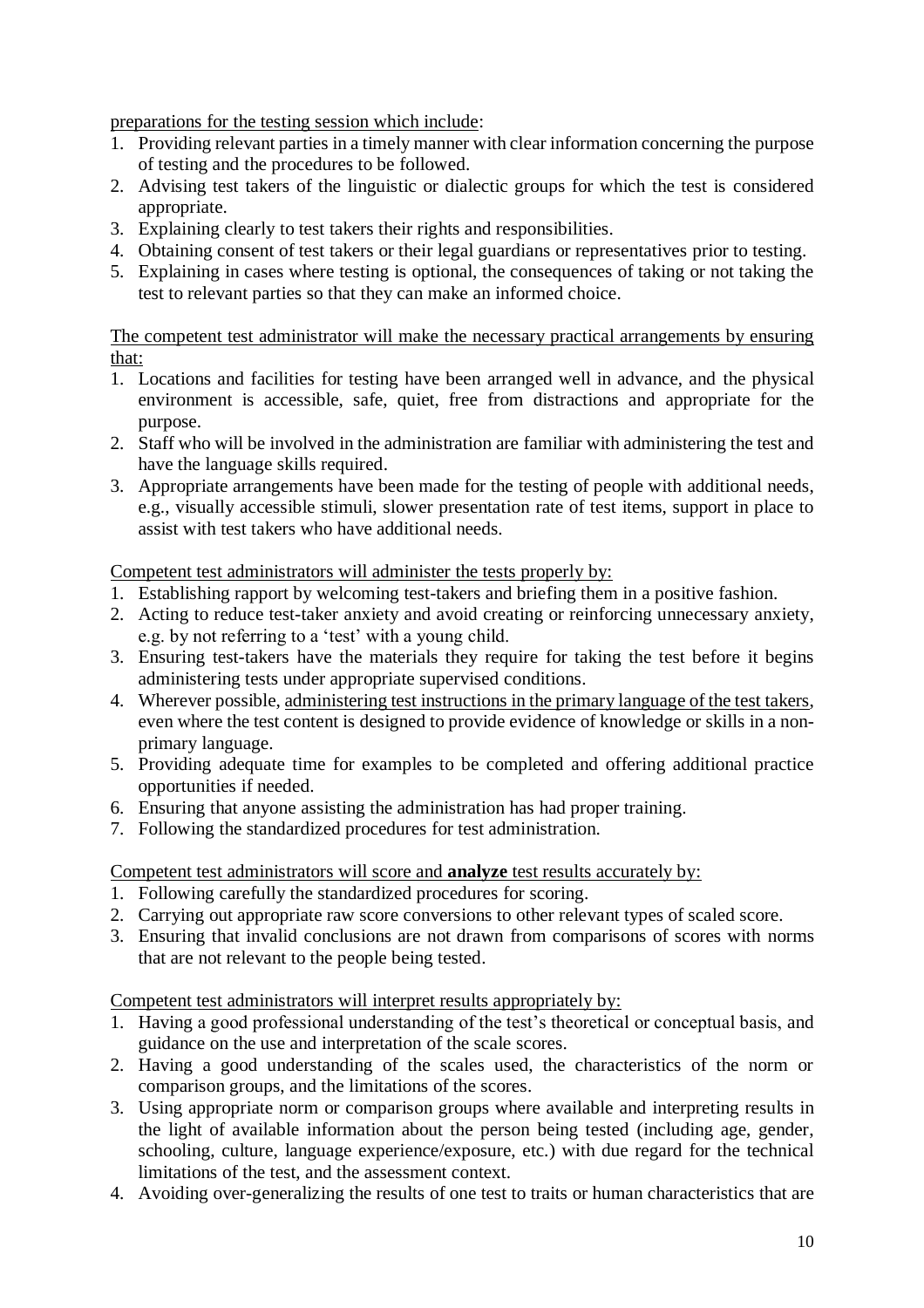not measured by the test.

- 5. Considering each scale's reliability, error of measurement and other qualities, which may have artificially lowered or raised results when interpreting scores.
- 6. Giving due consideration to the available evidence of validity, with respect to the construct being measured for members of the test takers' relevant demographic groups (e.g., cultural, age, social class, and gender groups.)
- 7. Taking into account and reporting any individual or group variations from standard procedures in test administration.

Competent test administrators will communicate the results clearly and accurately by:

- 1. Ensuring that the technical and linguistic levels of any reports are appropriate for the level of understanding of the recipients, including the test-taker, where appropriate.
- 2. Making clear when the test data represent just one source of information and should therefore always be considered in conjunction with other information.
- 3. Explaining how the importance of the test results should be weighted in relation to other information about the person being assessed.
- 4. Using a form and structure for a report that is appropriate to the context of the assessment

## **2. Technical issues (partly based on International Test Commission (2010), [A Test-Taker's](http://www.intestcom.org/files/test_taker_guide_brochure.pdf)  [Guide to Technology-Based Testing\)](http://www.intestcom.org/files/test_taker_guide_brochure.pdf)**

Competent test administrators will:

- 1. Ensure the system (e.g., computers to be used for test administration) meet the hardware and software requirements defined by the test developer prior to administering any tests. For web-based tests, this includes making sure there are no browser (type of browser like Firefox or Chrome and version of browser) or operation system (e.g., Windows, Linux, Apple) restrictions.
- 2. Make sure to have high-speed Internet access when the test includes sign language videos.
- 3. In the case where the test includes online video-recording, check if a webcam is available and works with the used browser. Make sure to have appropriate lighting conditions and background when sign language videos are recorded.
- 4. Know how to access technical support (online as well as at the testing site) in case of any problems.
- 5. Have read the instructions and looked at any supporting materials needed to successfully complete the test. This includes completing any online tutorials (where available).
- 6. Be familiar with operating the computer or other device and the software functions required by the test.
- 7. Inform test takers about the purpose of the test, the content included in the test, and the type of test (e.g., picture-matching, multiple choice), where appropriate.
- 8. Provide clear instructions how to take the test.
- 9. Make sure the test is administered in a comfortable and quiet environment with minimal distraction and appropriate lighting conditions.
- 10. Make sure to follow the standard administration procedures.
- 11. Make sure that the test takers do not have access to other programs on the computer to look up information while being tested (i.e. they should only have access to the test).
- 12. Make sure that the test takers cannot store/copy the test on devices they bring (e.g., external hard-drive.)
- 13. If possible, make sure that the computer has some sort of logbook file to prevent a test takers claim that , the recording is lost".